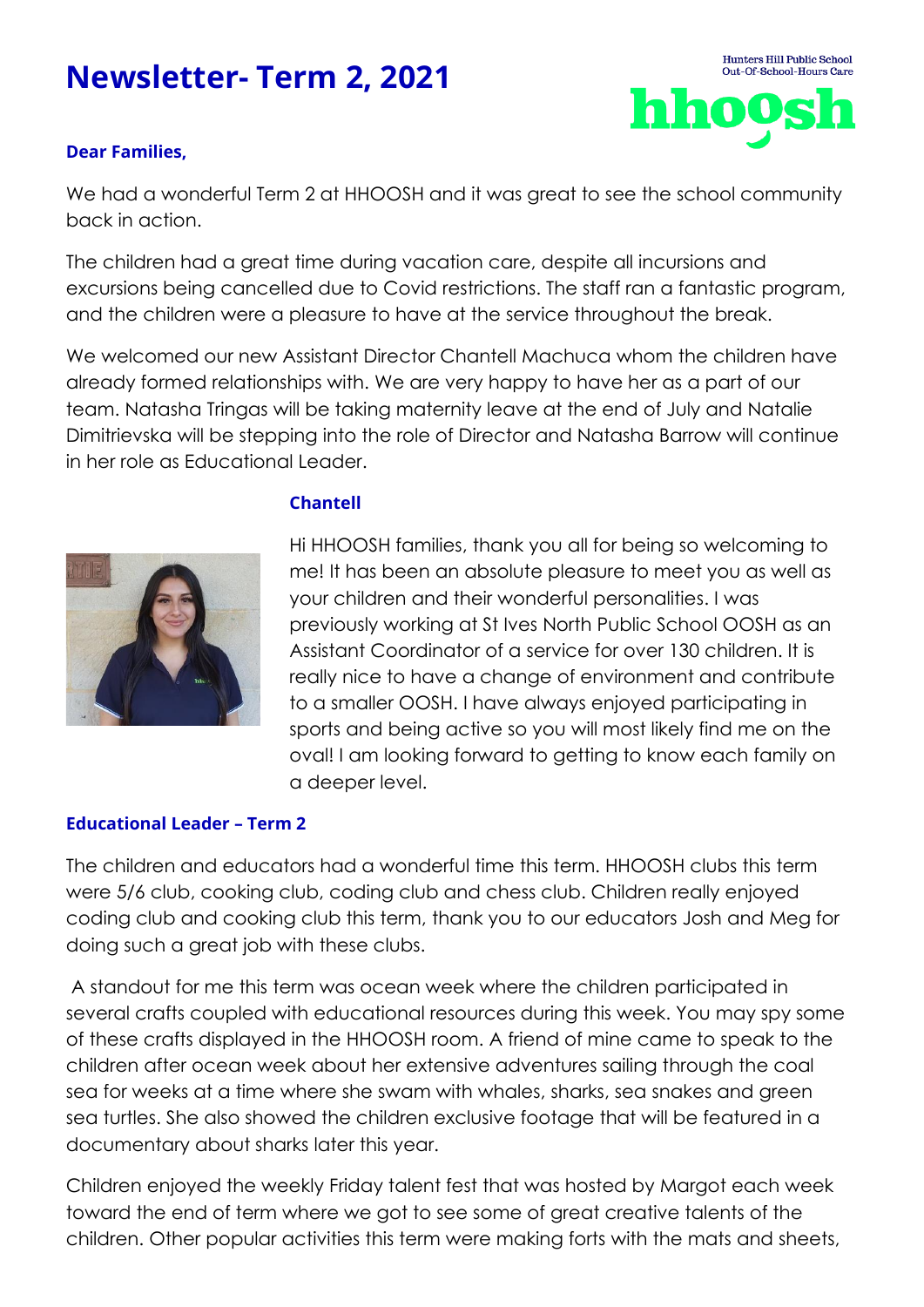dancing games and make believe 'KFC' shops. The HHOOSH team can't wait to see what next term brings!



# **TERM 3 HHOOSH CLUBS**

Monday: Gardening Club

Tuesday: 5/6 Club

Wednesday: Soccer Club

Thursday: Cooking Club

Friday: Lego Masters Challenge

### **Term 3 Program & Events Calendar Program Calendar and Events**

Please keep these events and themes noted:

**Week 2:** National Pyjama Day **Week 3**: Crazy Hair Day, OOSH Educators Day **Week 4**: MS Readathon One Month Challenge, National Aboriginal & Torres Strait Islander Children's Day, Jeans for Genes Day Week 5: International Day of the World's Indigenous People, World Elephant Day, Left Hander's Day **Week 6**: Keep Australia Beautiful Week, World Humanitarian Day **Week 7:** CBCA Book Week **Week 8:** Walk to Work Day **Week 9**: Zero Waste Week, International Literacy Day, R U OK

### **Cultural Cooking Club**

Term 3 we would like parents to put forward ideas and suggestions to help support each individual child's identity and culture and we would like each family to share their culture through food. Can families please email through a family traditional recipe that your child eats at home.

With each recipe we receive we will be able to bring each child's homelife alive at HHOOSH making them feel a part of the service and able to share their home experiences at the service.

Looking forward to receiving multiple family recipes.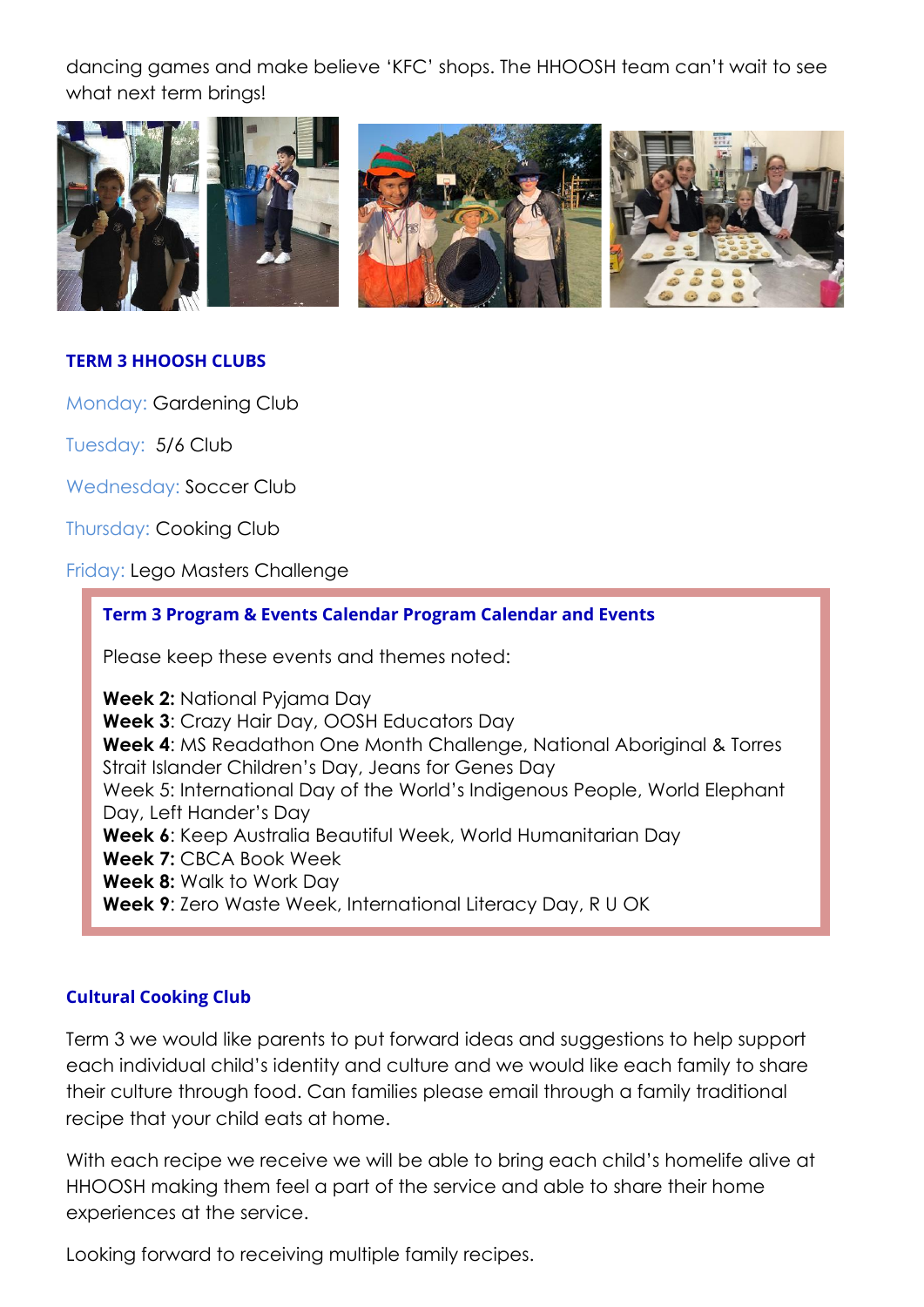## **Vacation Care - Winter Vacation Care**

Despite the greater lockdown due to COVID, children participated and showed involvement and enjoyment with all the incursions planned that were run by the HHOOSH staff. A huge thank you for your support and co-operation during this lockdown.

## **Colour Run Bake off Bake off**





**Science** Art









**Wheels Day Dress Up**





## **Tabletop Games**